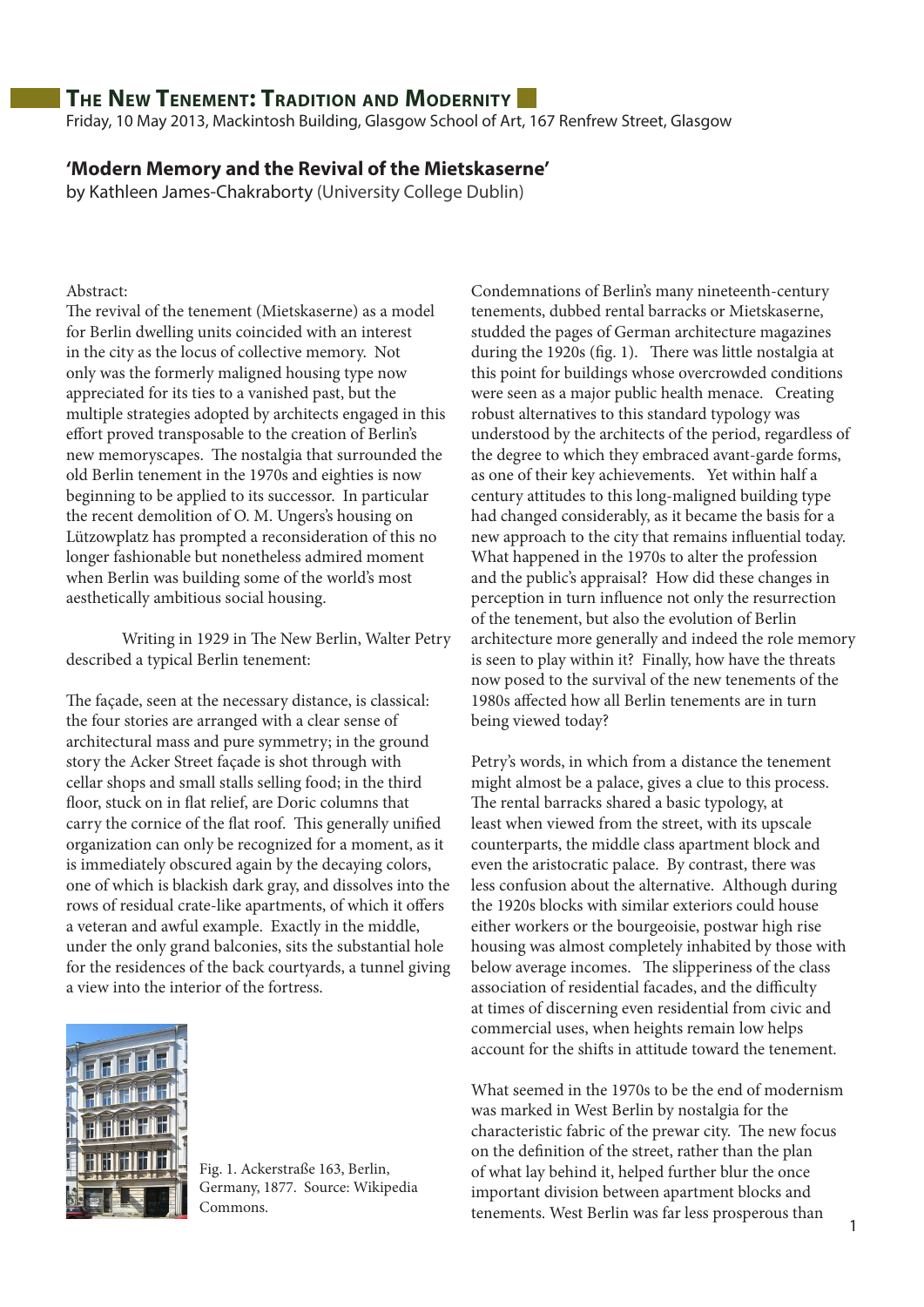Friday, 10 May 2013, Mackintosh Building, Glasgow School of Art, 167 Renfrew Street, Glasgow

#### **'Modern Memory and the Revival of the Mietskaserne'**

by Kathleen James-Chakraborty (University College Dublin)

most cities in the Federal Republic, and yet poorer West Berliners were substantially better off than their prewar predecessors. This meant that an unusually large swathe of the middle class could afford units originally inhabited by far wealthier tenants. Many of the old aristocratic districts were destroyed or in East Berlin, yet the absence of the city's former elite made bourgeois flats more accessible to the middle class; only the villas of Steglitz and especially Zehlendorf retained really uppercrust associations. Nowhere was this transfer from the bourgeoisie to the intelligentsia more thorough than in Charlottenburg, where many of the original inhabitants had been Jewish. At the same time, the wall cut off the possibility of further suburban expansion, leaving even the well off in apartments. Moreover, the West German economic wonder resulted in generous subsidies to West Berlin. This further flattened class, and with them housing, divisions. The rise in standards of living, especially for the working class, across the fifties and sixties resulted in improvements being made to many units in even lower middle and working class districts. Only in Kreuzberg and Wedding, both rendered peripheral by the Wall, did what were obviously still tenements continue to predominate.

What would be revived in the late 1970s was not really the tenement, but the apartment building, which was now located where the tenement had been. The distinction was largely a matter of elevators, kitchens and bathrooms, but also of narrow courtyards, which denied light to tenement interiors, but were eliminated in their successors. Moreover even the original tenements were no longer associated with the grimmest poverty. Instead they were now being viewed as part of a cityscape whose wholeness had not yet been fragmented by war and division. And now that modernism was ubiquitous, there was new appreciation for the rather humdrum classicism that decorated the street facades, if not the courtyards or interiors, of all but the simplest of these blocks.

2 Cities, published in 1961, was similar across much of The nostalgia of the 1970s was not, of course, unique to Berlin. The reaction against modernist planning, and particular modernist high-rise housing epitomized by Jane Jacobs's The Death and Life of Great American

Western Europe as the low rise housing estates of the 1920s, whose planning was informed by the garden city movement even as much of the architecture eschewed its sentimental recall of the vernacular, was replaced by towers. Equally crucial was the publication in 1966 of Aldo Rossi's Architecture of the City, translated into German in 1973 after Rossi was appointed to a guest professorship at the ETH in Zurich.

The origins of memory studies, now one of the principal pursuits of scholars from across the humanities, lie largely in architecture, and very specifically in the architectural theory that inspired the revival of Berlin's apartment blocks. Rossi was key to both. He argued against modernism's emphasis on functionalism, claiming that good buildings long outlived their original purposes. Such structures he claimed, quoting the sociologist Maurice Halbwachs, whose work had hitherto had little impact outside France, were the locus of collective memory. The term consequence gained immediate currency in advanced architectural circles in Italy, Switzerland, Germany, Britain, and the United States. At the same time, the solution he proposed – a reliance on typology – was relatively generic and did not insist on attention to the cultural or spatial particulars of individual structures.

Rossi's book, which was based in part upon his positive view of East Berlin's Karl Marx Allee, was a seminal text for those who would spearhead the repair of Kreuzberg through the re-invention of the rental barracks as contemporary social housing. These included O. M. Ungers, Rob Krier and Josef Paul Kleihues. From 1979 to 1987 Kleihues led the International Building Exhibition that converted West Berlin's poorest corner into a showcase of new thinking about architecture and urbanism; Rossi contributed housing on Wilhelmstrasse. Here he matched the cornice height of his neighbors, and broke the block down, both through variations in massing and color, in ways that resonated with the pattern of older housing while not repeating its classical detail; parts of the building extended more deeply than others into the garden behind; there were none of the courtyards characteristic of the district's original tenements.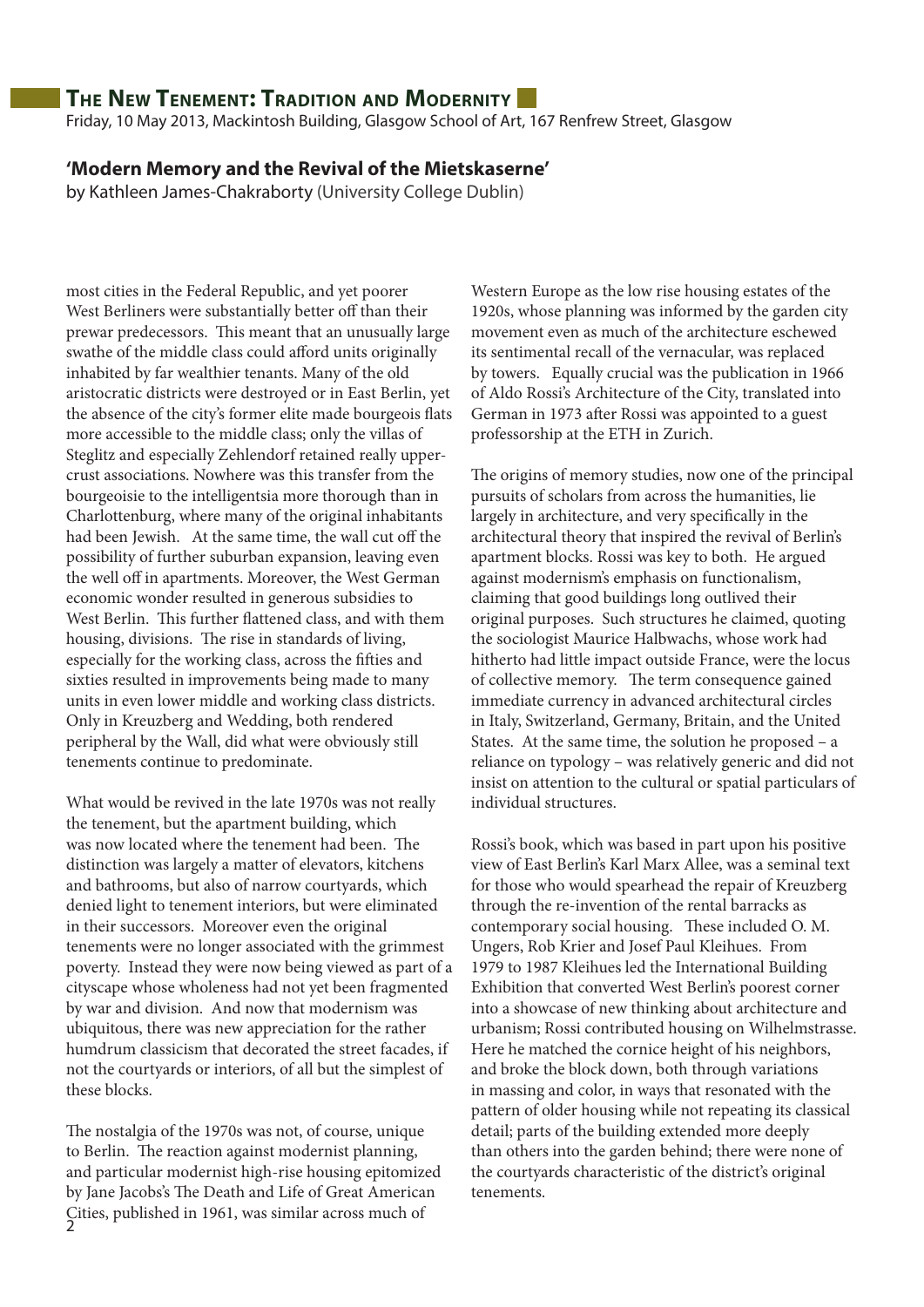Friday, 10 May 2013, Mackintosh Building, Glasgow School of Art, 167 Renfrew Street, Glasgow

### **'Modern Memory and the Revival of the Mietskaserne'**

by Kathleen James-Chakraborty (University College Dublin)

IBA designs fused respect for historic scale and relation to the street with the opportunity to pair stylistic experimentation with what were, in most cases, relatively conventional dwelling units. The results differed in two key ways from architecture associated in the United States and the United Kingdom with the neo-liberal economic policies of Ronald Reagan and Margaret Thatcher. First, there was much less gentrification. In place of Canary Wharf 's commercial offices, IBA featured subsidized housing that, while intended to attract white-collar workers, also housed Turkish immigrants in impressive numbers. Nor was there in Kreuzberg any of the sentimentality on view at Seaside. In Berlin the respect for typology was typically implemented independently of classical detailing; what was posited as a return to urban order remained largely the realm of abstract architecture.

How that abstraction was to be derived from historical precedent was a key question in a neighborhood whose tenements had always existed in close physical and typological proximity to the palaces from which first Prussia and then Germany were governed. Wilhelmstrasse, for instance, was long synonymous with the national government; along with the work of Karl Friedrich Schinkel, the ministries that lined it provided a key source for the rationalism espoused by many IBA architects. Would the memory of these forms or the policies implemented in these spaces prevail? This was an open question in the 1980s, when Kliehues dreamed of recreating the demolished Prince Albrecht palace. Built in the 1730s and renovated by Schinkel, it had served during the Third Reich as the headquarters of the SS. Instead, in what became the first step towards the creation of the Topography of Terror, a grassroots initiative excavated the foundations. Rossi's housing stands just across the street.

The debate opened up here between whether the organization of the façade or the facts of the ground plan was the locus of collective memory proved also be between a history of form, largely detached from social context, and one which grappled more openly and effectively with the most troubled chapters in the city's history. Strategies for housing developed during the IBA morphed after the fall of the wall to serve as

templates for the commercial and civic redevelopment of much of Mitte, the historic heart of the city, which had been located entirely in East Berlin, as well as for new memory-scapes. Peter Eisenman's IBA housing block at Checkpoint Charlie of 1981-85, Daniel Libeskind's Jewish Museum of 1989-99, and Eisenman's Memorial to the Murdered Jews of Europe, of 1997-2005 represent distinct, but related, examples of the way in which the revival of the Berlin apartment block came to serve very different purposes.



Fig. 2. Peter Eisenman, Housing block at Checkpoint Charlie, Berlin, 1981-85. Source: Wikipedia Commons.

Eisenman's original Berlin commission was for a typical IBA block (fig. 2). He described its decorative grids and torqued massing as the result of juxtaposing the geometry of the eighteenth century customs wall, the East German wall, both of which ran right behind it, and the Mercator map. A similar mapping exercise, but one that broke free of the street line, lies at the core of Daniel Libeskind's Jewish Museum, whose roots in the IBA have been recently explored by Paul Jaskot. Rather than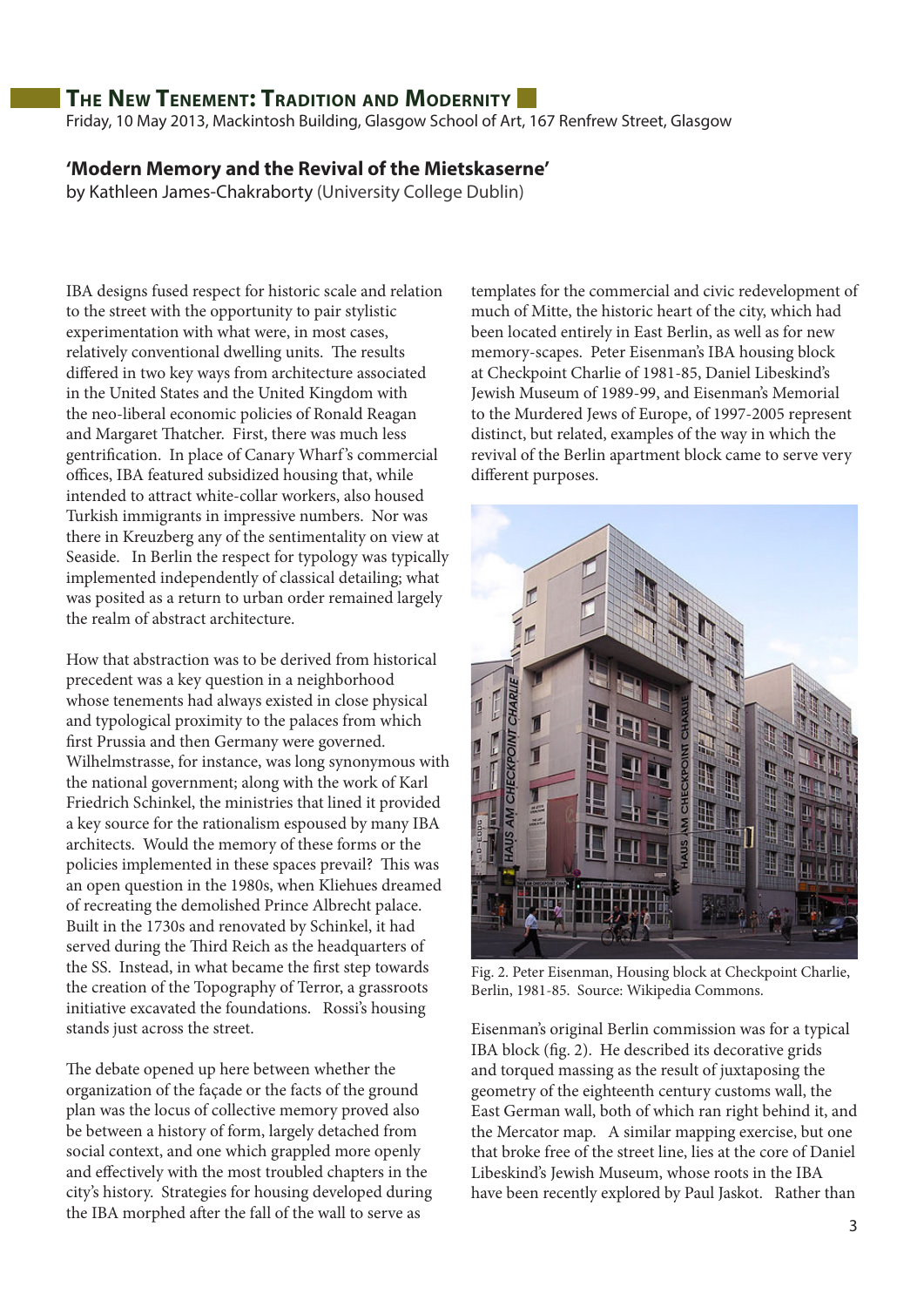Friday, 10 May 2013, Mackintosh Building, Glasgow School of Art, 167 Renfrew Street, Glasgow

### **'Modern Memory and the Revival of the Mietskaserne'**

by Kathleen James-Chakraborty (University College Dublin)

being derived from an apartment block or tenement, however, this design was inspired by Erich Mendelsohn's Metal Workers Union headquarters, whose acute angles Libeskind detached from their origin in the footprint of its site (fig. 3). While these buildings detached the construction of memory from the admiration for order that underpinned much of the IBA, Eisenman's Memorial to the Murdered Jews of Europe recalls the regularity with which the iconic Berlin block, whether palace, apartment building, commercial block, or tenement, Prussian, Second Empire, or postmodern, fronted the street (fig. 4).



Fig. 3. Daniel Libeskind, Jewish Museum, Berlin, 1989-99. Source: Wikipedia Commons.



Fig. 4. Peter Eisenman, Memorial to the Murdered Jews of Europe, Berlin, 1997-2005. Source: Wikipedia Commons.

The conversion of the IBA strategies into Critical Reconstruction unhooked them from their origins in housing and, over the course of the 1990s and the first generation of the new millennium, moved them from the forefront to the rearguard of international architectural culture. Maintaining Berlin's low-rise

character once market forces moved in proved popular with both cultural conservatives and social activists, although not often with the star architects who had become enamored of the city during the IBA or the hipster public fostered by that earlier effort's effective public relations. There is some evidence, however, that a gap is opening up within the city between the reputation of the IBA and that of the Critical Reconstruction adopted by most, but not quite all, of its protagonists. Earlier this year one of the key IBA blocks was demolished; none of the structures yet enjoy protection as listed monuments. The reaction to the erasure of Ungers's housing on Lützowplatz proves that there is considerable affection for the IBA, which is now appreciated more than its immediate progeny.

Ungers was with Rossi the key figure in launching the approach to the Berlin apartment block enshrined in the IBA. His conversion came after witnessing the limitations of the high-rise Märkisches Viertel, which he had helped design. In 1969 he resigned his professorship at the TU Berlin to become chair of the department of architecture at Cornell University. His students there included Rem Koolhaas and Hans Kolhoff, both of whom participated in the Berlin summer school session he led in 1977, which helped map out the approach the IBA would take. His housing on Lützowplatz was, although not the first example of his new approach to the city, one of the first and most prominently sited of all IBA buildings (fig. 5). Completed in 1983, it lay well to the west of most other contributions. It consisted of a six-story block facing the street with three free-standing blocks set into the rear garden. These were meant to resemble villas, although they in fact housed more apartments. A much larger and entirely commercial building by Modersohn & Freiesleben, a firm whose work is more than a little indebted to Ungers frequent insistence on the cube, is to be built on the site.